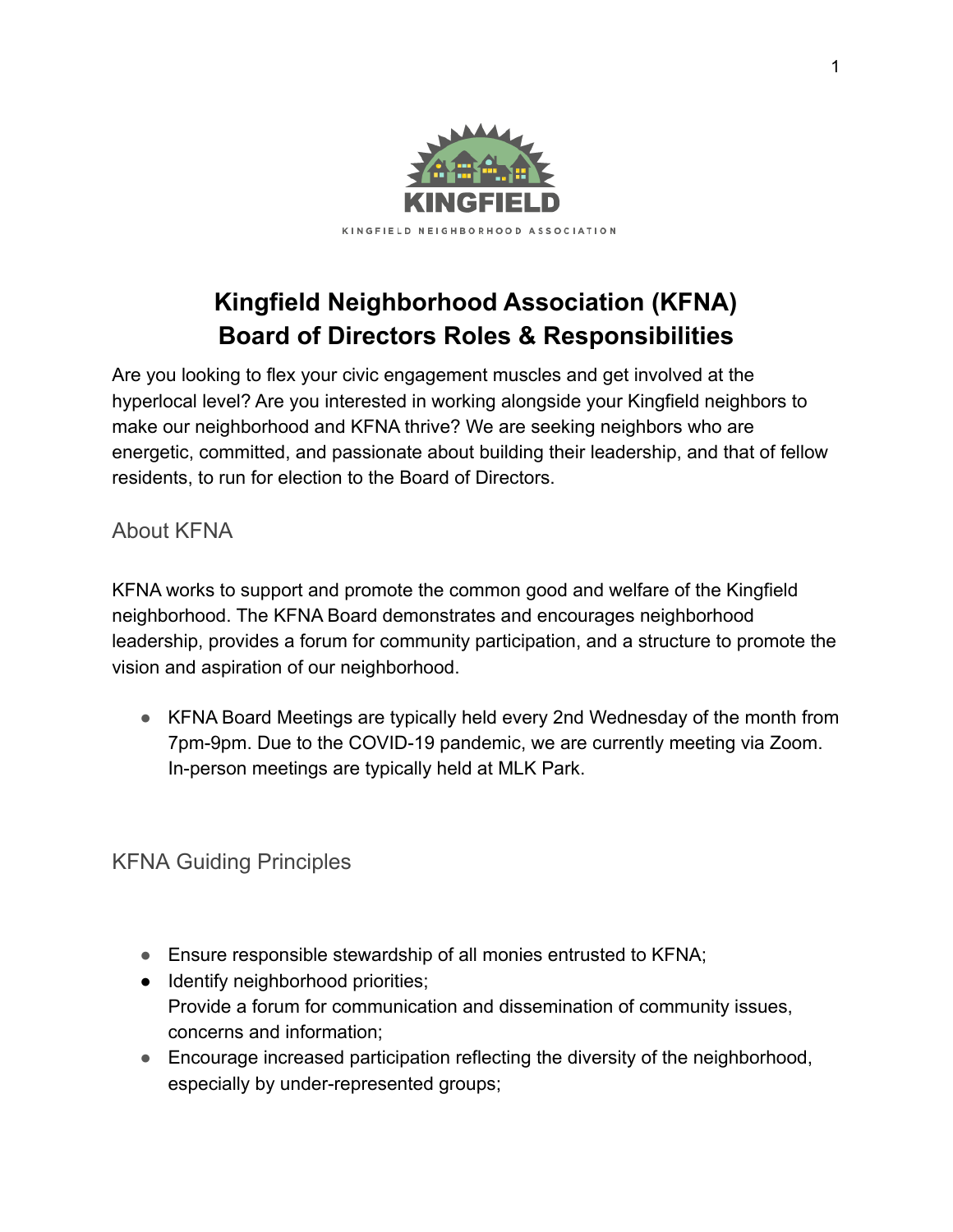- Build the capacity and infrastructure of our neighborhood by cultivating and facilitating leaders at all levels.
- Advocate for the neighborhood's interest with others (i.e. City of Minneapolis, Hennepin County, MnDOT, Minneapolis Parks and Recreation Board (MPRB), Minneapolis Public Schools (MPS), the state of Minnesota, state legislature, etc.).
- Promote a positive sense of community in the neighborhood.

### About the Board of Directors

The KFNA Board of Directors provides fiduciary oversight, mission-based leadership, strategic governance, and advice to the Executive Director who manages day-to-day operations.

The Board of Directors is made up of people who live or work in the neighborhood, or are owners of businesses or property in Kingfield. There are 13 voting seats on the board.

The average commitment is 5 hours per month—which includes monthly board meetings, work group, and committee and events participation.

This is an exciting time to join KFNA! Throughout 2022 we will continue our strategic planning process to guide our future vision and mission. During this process, the Board of Directors will be asked to join one of the following work groups: fundraising, strategic planning, or recruitment.

Board of Directors strive to deliver:

Leadership

- Focus on organizational strategic priorities
- Represent KFNA to stakeholders; act as an ambassador for the organization and neighborhood
- Facilitate conversations with neighbors and create opportunities to practice leadership roles
- Propose, design, organize, and lead new neighborhood events and initiatives that further KFNA's organizational goals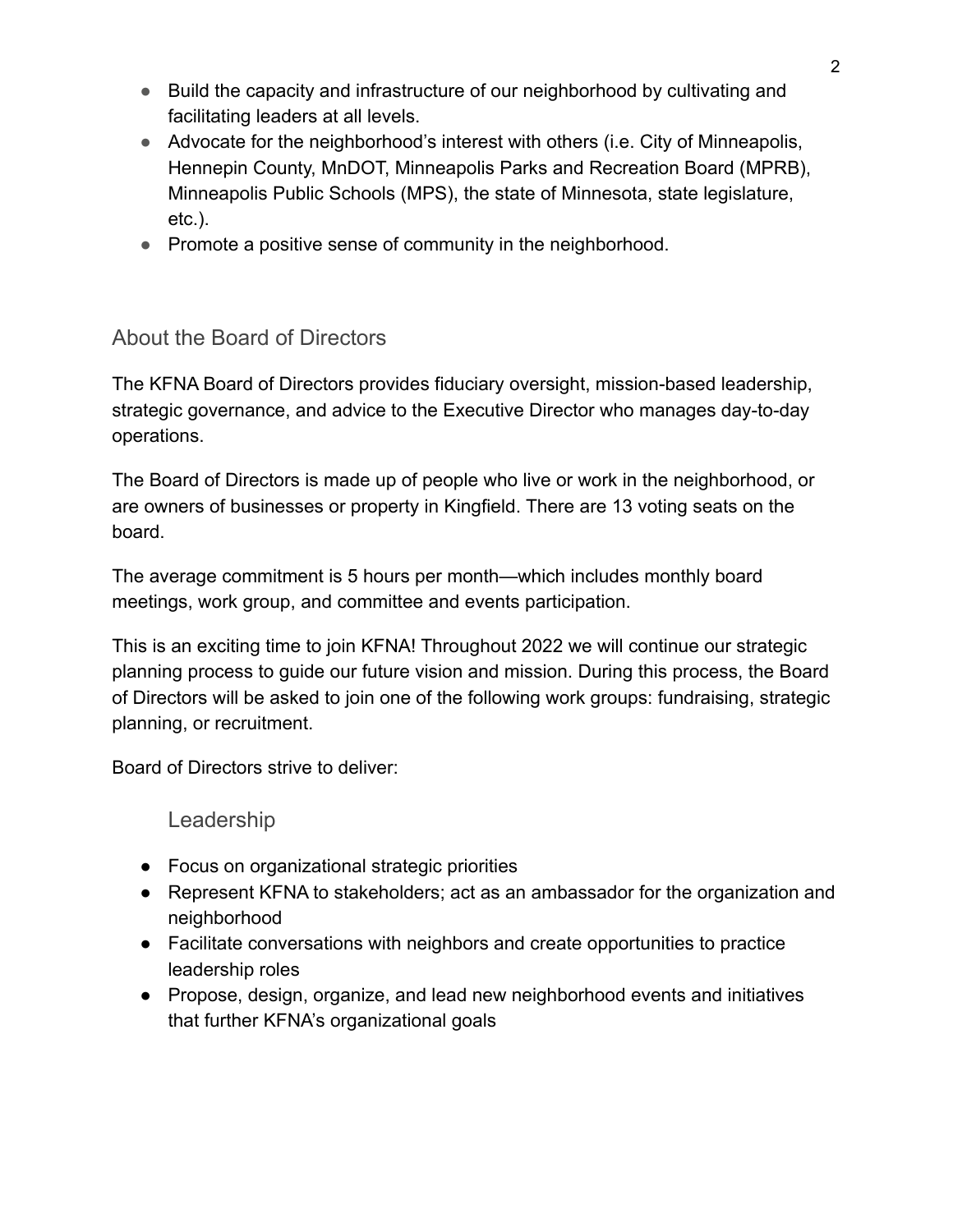**Participation** 

- Board of Directors are required to participate in the following:
	- Orientation for New Board of Directors
	- Monthly Board Meetings: Every 2nd Wednesday of the month from 7pm-9pm
	- Yearly Board Retreat
	- Work group, event planning, and/or committee participation
	- Volunteer at KFNA events, to include: National Night Out, Empty Bowls, the KFNA Annual Meeting, and Open Streets
	- Other neighborhood duties, as needed (volunteering at events, writing newsletter content, moving office and event supplies, data entry or administrative duties, etc.)
- Oversight of KFNA management and operations
- Prepare in advance and attend board meetings; ask questions, exercise independent judgment, and request information to take responsibility for making decisions on issues, policies, and other board matters
- Recruit new board members
- Have fun getting to know your neighbors and making Kingfield a more welcoming, equitable, and inclusive community!

## Planning & Committees

- Help set long-term and short-term goals for the organization that align with the mission and vision of the organization in partnership with the Executive Director
- Be familiar with and follow KFNA's governing documents, which include the articles of organization and bylaws.
- Participate in at least one board-established committee or event planning committee

### Finance & Fundraising

- Oversee KFNA finances: review financial documents, evaluate financial policies, and approve budgets
- Actively participate in fundraising efforts
- Make an annual financial commitment to KFNA that is meaningful to you and encourage others to do the same

### Board Terms

Board of Directors are elected for a two-year term and are eligible to serve for up to six consecutive years. The incoming Directors elected at the 2022 Annual Meeting will